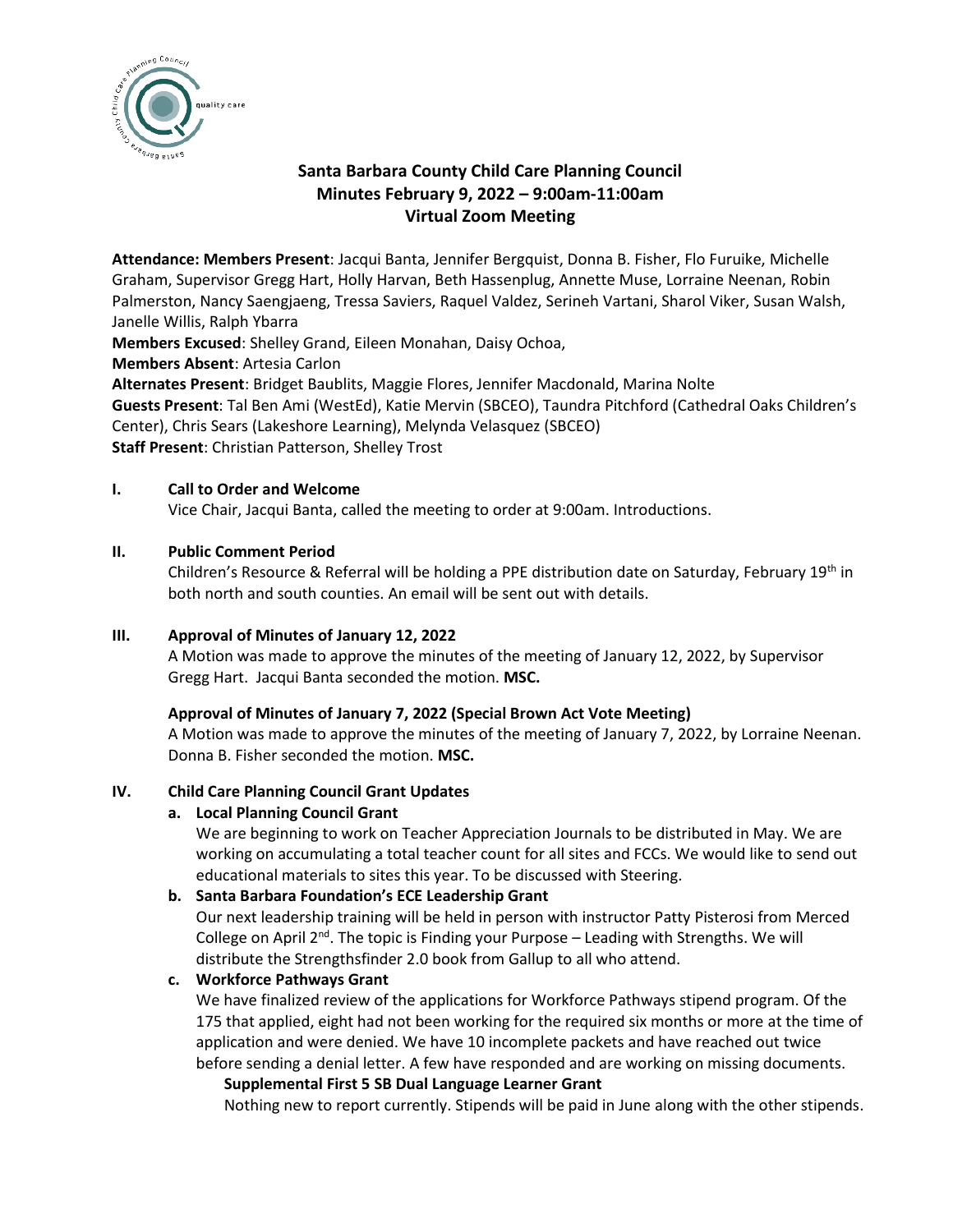

## **V. Brown Act (AB361) Review and discuss Brown Act Virtual Meeting Requirements**

- On March 4, 2020, Governor Newson declared a statewide emergency arising from COVID-19 pursuant to Government Code section 8625
- On September 16, 2021, Governor Newsom signed AB361 which amends the Brown Act to allow for governing boards to continue holding virtual meetings should there be:
	- A. A State of Emergency
	- B. Imminent risk to the health and safety of attendees
- Special vote/meetings must be held every 30 days or less prior to the next calendared meeting to reconsider whether the State of Emergency continues to directly impact the safety of members to meet in person
- A vote will be taken to reach a decision about whether to continue meeting virtually. Voting is for members only.

# **Vote for March 9 th Meeting (remote or in-person)**

A special meeting is not necessary between February 9 and March 9, 2022, as we are under the 30 day requirement, according to AB361.

A Motion was made to remain remote by Lorraine Neenan. Janelle Willis seconded the motion. M**SC.** 

### **VI**. **Committee Updates**

**Needs Assessment/Strategic Plan Ad Hoc** – Jennifer Bergquist/Lorraine Neenan Lorraine gave the update that she and Jennifer will meet this month and set a date for the next strategic plan meeting.

### **COAT- Communications, Outreach, Advocacy Team** – Robin Palmerston

Robin discussed the COVID testing kits. We will make it known publicly the agencies that made the contributions. The team is working with Allan Hancock College on the intern program. **Facilities** – Beth Hassenplug

Facilities met with the normal goals of assessing, reviewing policies and working more with real estate developers. We are looking at the needs in our county. We are watching development projects. CRR is hopeful to open an inclusive childcare center. ARPA funds are being released through DSS and an upcoming *How to Apply* webinar is on the calendar for February 15<sup>th</sup>. [https://mailchi.mp/dss/child-care-bulletin-21-6168461?e=02e8308f04.](https://mailchi.mp/dss/child-care-bulletin-21-6168461?e=02e8308f04) CRR will be applying for the facilities grant. The new site is dependent upon funding.

### **ICCAT - Inclusive Child Care Action Team** – Jacqui Banta

We have not met this month, but Holly Harvan has been working on CSEFEL and Inclusive Practices trainings. There is open enrollment for alternative payment programs, and we are having discussions about children seeking care for inclusive support. Holly has made herself available to work with families in this capacity.

### **WALDO** – Christian Patterson

WALDO met to discuss requirements and leniency with the Workforce Pathways stipend program. We have also discussed AHC ECS 149 partnership and internships as well as upcoming 2022-23 professional development leadership opportunities. WALDO is meeting again today after CCPC.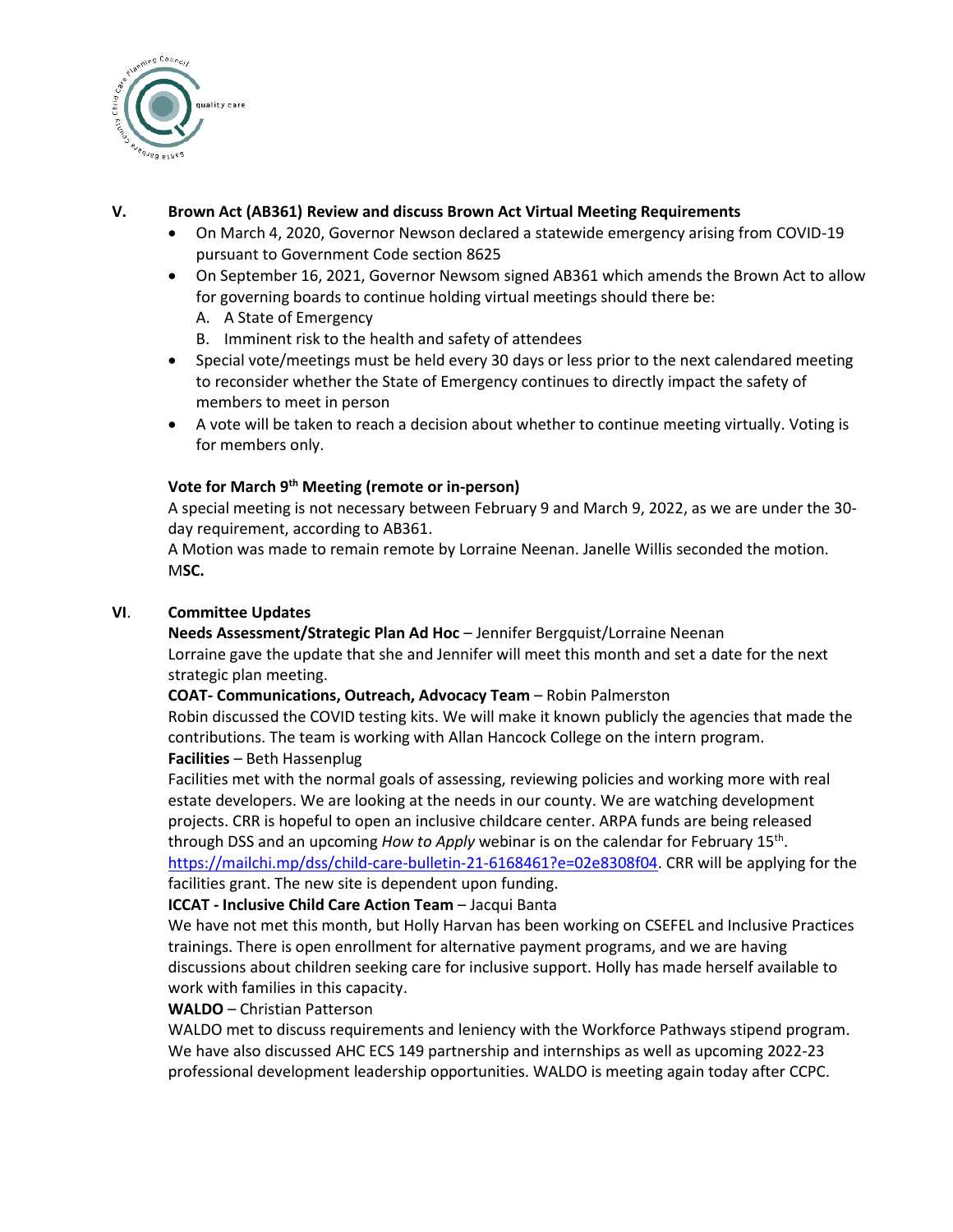

### **VII. Coordinators Report**

- We have our upcoming leadership training on April 2<sup>nd</sup> from 8:30am-4:30pm with instructor Patty Pistoresi from Merced College. The subject this year is Finding Your Purpose-Leading with Strengths. This will be an in-person training held at Hotel Corque in Solvang.
- Cooperative Work Experience ECS149- Allan Hancock Partnership This is a placement program for students completing the ECS149 class. ECS 105 & 106 can observe during their first semester and participate in the second semester. AHC would like to partner with any sites that are interested in this program. If you are interested, contact CCPC.
- Antigen Test Kit Distribution- February 19<sup>th</sup> Thank you to the Local Planning Council, Santa Barbara County Education Office, First 5 Santa Barbara, Children's Resource & Referral and Santa Barbara County Public Health for securing over 12,000 kits/24,000 tests to distribute to childcare centers in the community. We received more tests than some of the surrounding counties. Christian was recognized for doing a great job supporting this project. If you would like tests for your sites, please register here: <https://www.eventbrite.com/e/261403794787>
- Job Fair- May  $14<sup>th</sup>$

Children's Resource & Referral and Allan Hancock College will be hosting an ECE Career Fair in early May. More information to follow as it become available. Note: CommUnify and Isla Vista Youth Projects are interested in knowing more. CRR created a FB group for ECE job seekers.

To post job announcements,<https://www.facebook.com/groups/936451937244329>

# **VIII. Public Policy Review**

AB22 – Transitional Kindergarten Enrollment Funding & Workshops

AB92 – Amends existing laws for family fees and fee waivers. Reduction prohibited to be absorbed by sites.

AB321 – Priority given to childcare services with exceptional needs children or children whose primary language is not English.

AB558 – CDE to develop federal breakfast program to non-school aged children.

# **IX. Apprenticeship Connection – Presented by Katie Mervin**

We are currently applying for an Apprenticeship Grant which is due this month. If approved, we will need an advisory body for this grant. We would like to build a program that works for our community connecting employers to apprentices and improve the quality of the work field. It would also support employers by connecting centers & FCCs with quality employees. It would help employees get out into the field and start their careers in ECE. We are going to invite people to let them know what the program is looking for with this grant and how we can help build the workforce. Discussion. Timeline to follow once we receive word that we will receive the grant.

# **X. UPK/UTK – PowerPoint in official records.**

This was taken from the Curriculum Council LEAs presentation of January 28<sup>th</sup>. The P-3 connection is in the forefront of discussions. UPK is a part of that Universal Pre-Kindergarten for all, as well as Transitional Kindergarten. All play a part in how we are supporting children from preschool to third grade. The launch is targeted for 2025-26 school year. The program will need to be offered to all